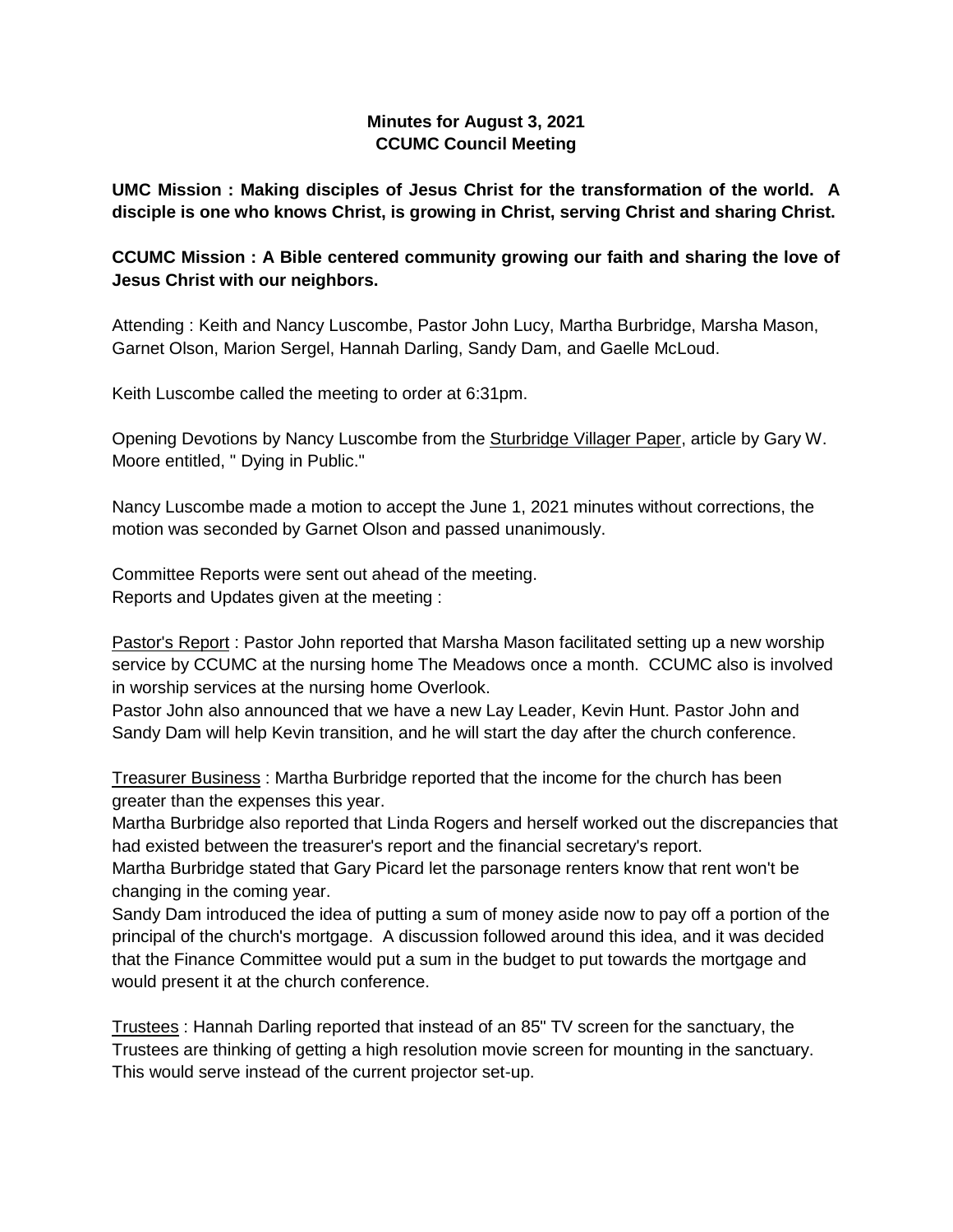Hannah Darling also reported that there was no yard sale, and so the church thrift shop will take care of the items donated.

Hannah Darling reported that Kris Gerrard has been looking into updating the internet for the church with spectrum, and he has received a quote for one year of service and is continuing to follow up.

UMM : The UMM is dormant. However, Hannah Darling brought up the question of doing takeout meals for the men's suppers. She will follow up with John Hunt.

Ministry Team : Marsha Mason reported that both herself and Jean Anderson have been visiting church members who are living in nursing homes. In addition, they have been able to give Holy Communion. Marsha Mason also reported that herself and Jean Anderson will get together and go over a list of people to visit.

Marsha Mason stated that the prayer chain for the church is still very active.

Lay Leader: Sandy Dam reported that she is still partaking in worship on Sundays, as well as meetings, plans with the UMW, and YABS (Young Adult Bible Study). However, she stated that she has stepped back from YABS a little bit.

SPRC : Garnet Olson reported that the SPRC has set up a protocol with the Pastor's wife in case of emergency or illness with the Pastor. In addition, Pastor John's calendar has been made available.

Garnet Olson also reported that Pastor John's transition reports have been completed. Garnet Olson also reported that the church has signed a 2 month contract with Jim Perry for music.

UMW : Marion Sergel reported that the UMW recently had a fun in-person meeting, including serving a birthday cake for one of its members.

Nancy Luscombe looked up and recited the UMW pledge.

Lay Leadership Team : Pastor John reported that the next meeting is August 26, 2021. Pastor John also reported that the only remaining opening on the Lay Leadership Team is the finance chair, and Pastor John stated that he is acting in that position currently.

Website Team : Hannah Darling reported that she would like more feedback on the church website.

Hannah Darling reported that there is a button on the church website currently titled, "Stewardship," and it comprises a list of volunteer opportunities that the trustees put together of things that need doing around the church. However, Hannah Darling stated that she feels the button needs a different name in order to attract people's attention. There was a brief discussion during which there were suggestions of what other names could be used. Hannah Darling also reported that there are 3 new videos from Pastor John on the church website. She also stated that the YABS (Young Adult Bible Study) Newsletter will be posted on the website monthly.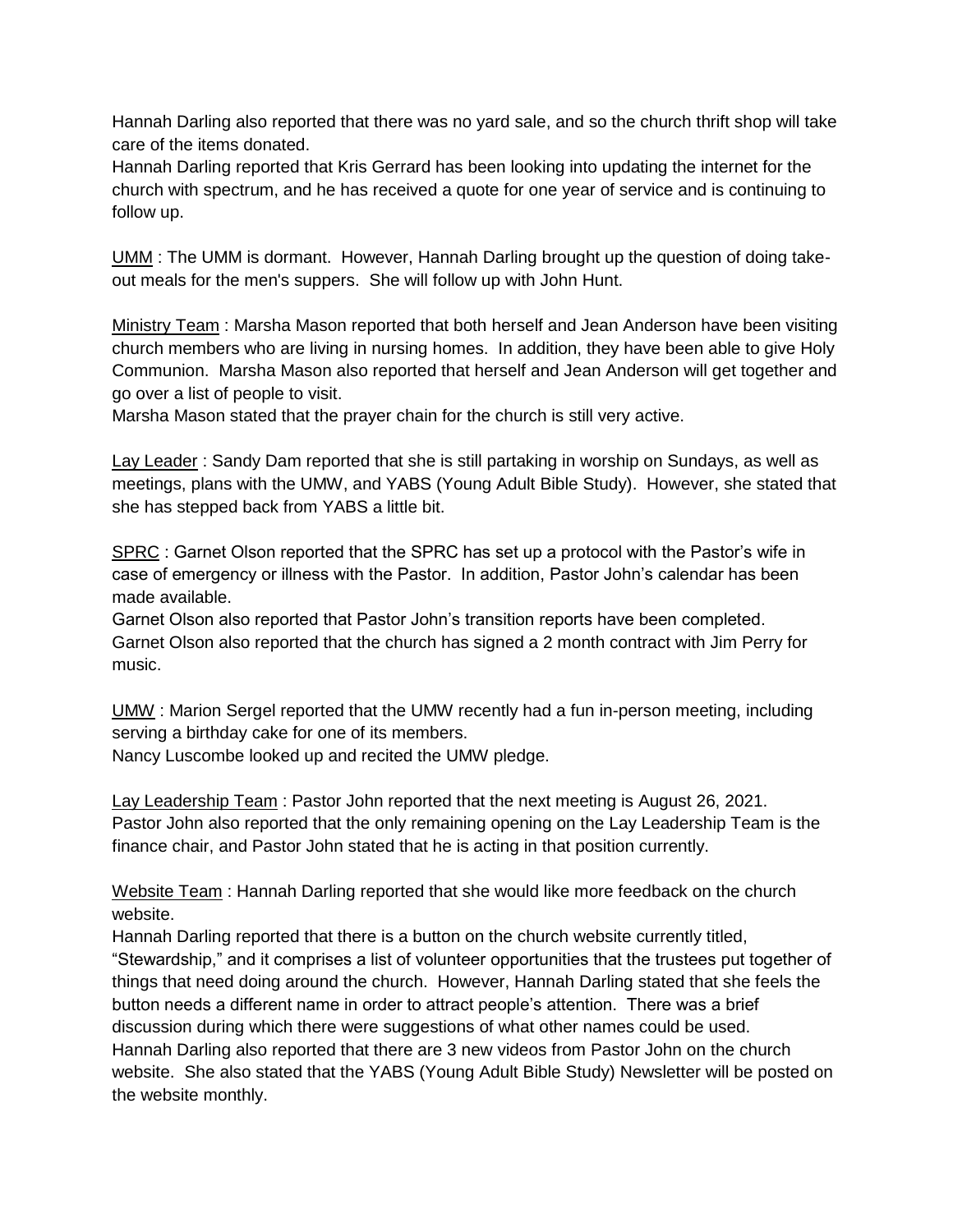### **Old Business :**

Neighborhood Prayer Groups : Pastor John reported that the committed interest in the neighborhood prayer groups was lower than what he had hoped for. Pastor John stated that he was thinking of preaching on the topic in an upcoming sermon. Pastor John stated that he planned on offering support among those who were interested in the ministry, and that they could take it on as a personal ministry. He stated that he hoped to also get those who are apart from church interested in the ministry, as it is important for all of us to check-in with our neighbors.

Technology Grant : The news on the technology grant from the conference that CCUMC had applied for was that we were not awarded that grant. Pastor John explained that our church was seeking funds for retro-active payments, and that the conference had decided to only grant the money for churches that were seeking new funds.

New Church Directory : Garnet Olson reported that this item is on-hold for the moment, and that there was nothing new to report.

#### **New Business :**

Old Home Day : There was a discussion around whether or not to participate in this year's Old Home Day put on by the Town of Charlton. There were discussions around whether the church could find enough volunteers, and which event to participate in. Pastor John advised that the church wait until next year to participate, as there is a lot going on in the church right now. The Council agreed with Pastor John's advice.

Wednesday Get-Togethers : It was reported that the Wednesday Get-Togethers were having a smaller attendance than usual this year. Hannah Darling reported that the next Wednesday may not have a Get-Together as she did not have a host for that week.

Church Copier : Pastor John reported that the church copier in the office had been broken, but that as of this meeting it was repaired and working again. Pastor John informed the Council that a discussion is needed about whether to get a new copier in the future because the company that made the current copier is out of business, and therefore the copier is hard to repair. Pastor John stated that the current copier is leased, not owned by the church. There was a discussion about the benefits and drawbacks of leasing versus owning a copier. Hannah Darling stated that she would inform the Trustees of this situation, and have them follow up. The Council decided to revisit this issue again in, "Old Business," at another meeting in the future.

Worship Bulletin : Pastor John reported that he had been looking for help with the church bulletin, and that volunteers had recently come forward, and so the issue seems to be resolved at present.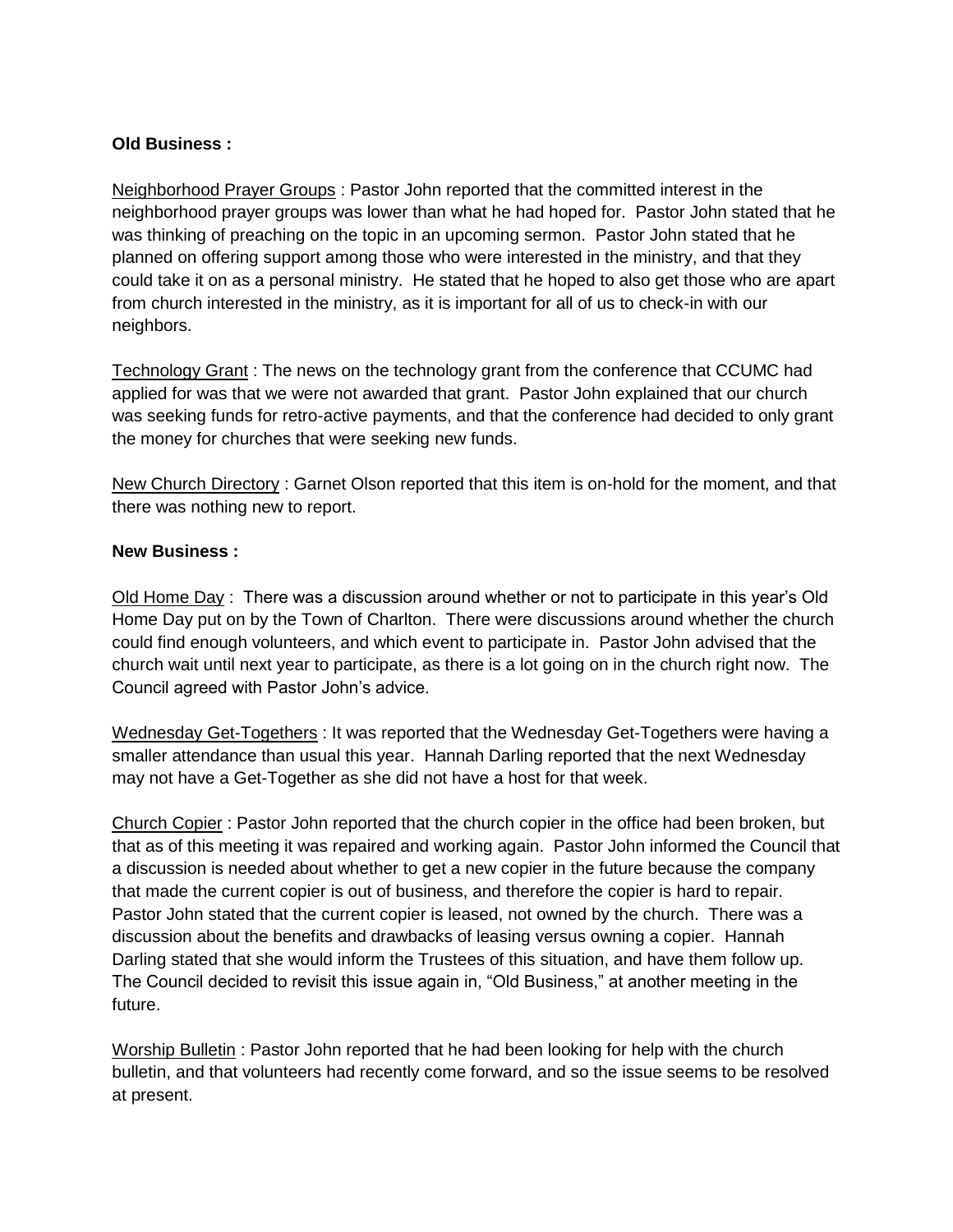Right Start Team : Garnet Olson introduced this topic by giving the Council a brief history of how the Right Start Team was formed in the Spring of 2020, and of how it's grown into the committee that it is today. Garnet Olson stated that there were two purposes of the Right Start Team :

- 1) To look at the Covid-19 pandemic in the community
- 2) To advise CCUMC on guidelines for worship.

Garnet Olson then turned the topic over to Pastor John, who then described how the Right Start Team has been affected in the last year and a half, as well as the current situation with the committee. A discussion followed during which members of the Council asked questions of Pastor John regarding this subject and what other churches in the community were doing. Pastor John then proposed a new strategy for the Right Start Team : The members of the Right Start Team that are medical advisors will advise the CCUMC Council on their suggestions for practices regarding worship and church activities during the Covid-19 pandemic, and then the Council will make the final decisions about the procedures going forward.

There was a motion made by Garnet Olson to accept this new structure for the Right Start Team, and seconded by Martha Burbridge. The motion passed unanimously. The Council expressed that it hoped this new structure would help to serve the CCUMC community both medically, emotionally, and spiritually.

Pastor John then led the CCUMC Council in a prayer.

Bishop's District Day : Pastor John reported that CCUMC is hosting the Bishop's District Day on October 21, 2021. Pastor John informed Marsha Mason of what will be expected from the UMW collation team as far as the refreshments and services required. Pastor John reported that doors will open at 2:30pm, and coffee will be served around 3pm. The District Superintendency Committee will then meet in the sanctuary, and there will be time for questions and conversation.

Friendship Valley Tour : Pastor John reported on a fun stewardship/fundraising activity that the church is going to participate in on September 11, 2021. The Friendship Valley Tour is a biking/jogging/walking fundraiser for Open Sky Community Services, which is a non-profit agency helping those on the margins of society. The funds raised for the event are going to be split between Open Sky and CCUMC. Pastor John is hoping that the church can use the funds it raises to send the young adults and youth of the church to SoulFest next year, which is a yearly Christian concert series. Pastor John reported that Kevin Hunt has participated in the Friendship Valley Tour many times in the past. In addition, Pastor John reported that Amanda Dam is also helping to plan the church's involvement in this event, as she is the Stewardship Chairperson.

Location of Council Meetings : There was a discussion of where the CCUMC Council meetings should be held going forward. There was a question of which location in the church would be best, and whether the meetings should be held on Zoom again in the winter. It was decided that the next meeting will be held downstairs in the church in the Fellowship room.